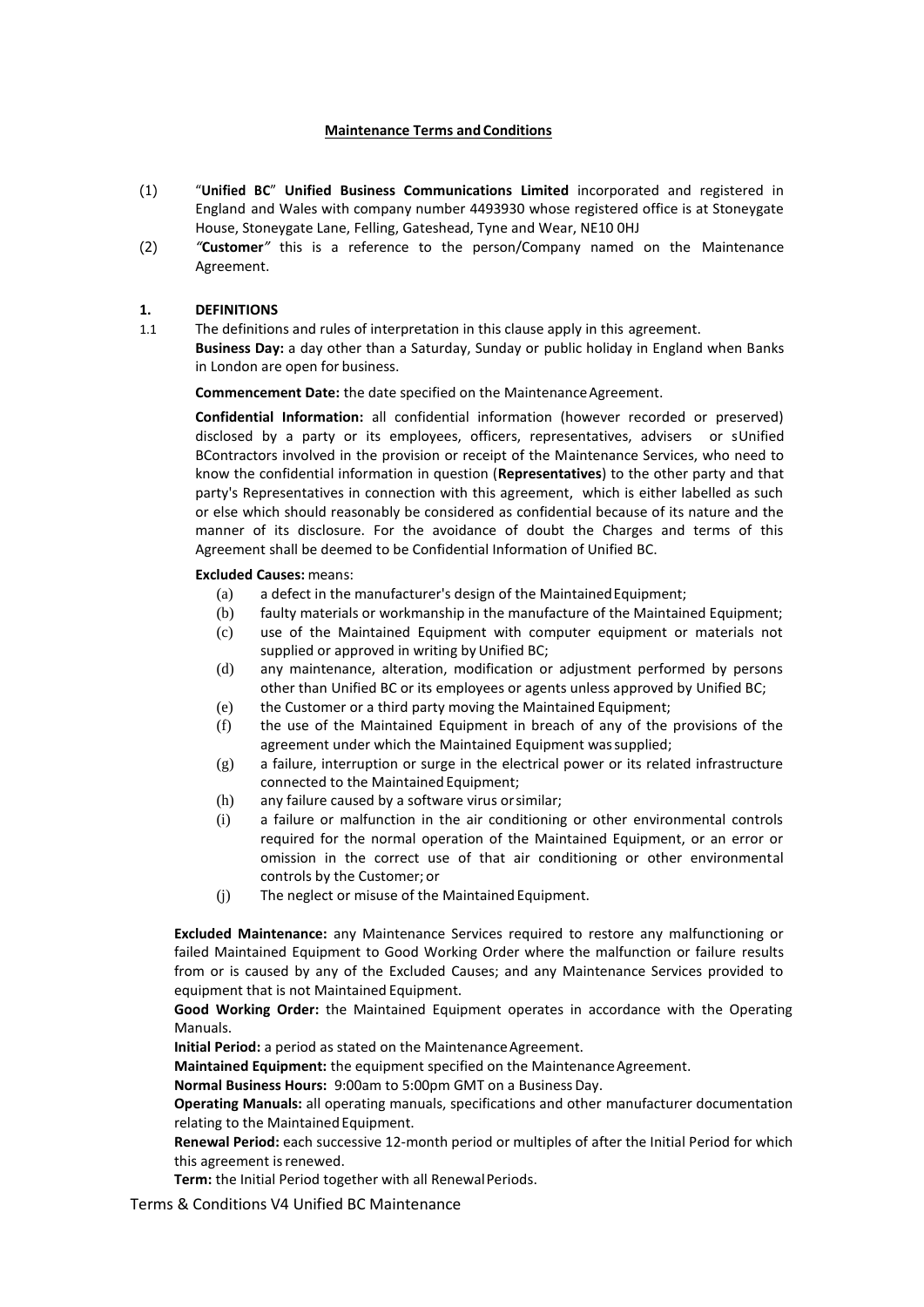- 1.2 Clause, Schedule and paragraph headings shall not affect the interpretation of this agreement.
- 1.3 A **person** includes a natural person, corporate or unincorporated body (whether or not having separate legal personality).
- 1.4 The Schedules form part of this agreement and shall have effect as if set out in full in the body of this agreement. Any reference to this agreement includes theSchedules.
- 1.5 A reference to a **company** shall include any company, corporation or other body corporate, wherever and however incorporated or established.
- 1.6 Unless the context otherwise requires, words in the singular shall include the plural and in the plural shall include thesingular.
- 1.7 Unless the context otherwise requires, a reference to one gender shall include a reference to the other genders.
- 1.8 A reference to a statute or statutory provision is a reference to it as amended, extended or re-enacted from time to time.
- 1.9 A reference to a statute or statutory provision shall include all subordinate legislation made from time to time under that statute or statutoryprovision.
- 1.10 A reference to writing or written includes faxes and e-mail.
- 1.11 References to clauses and Schedules are to the clauses and Schedules of this agreement and references to paragraphs are to paragraphs of the relevantSchedule.
- 1.12 Any words following the terms **including**, **include**, **in particular** or any similar expression shall be construed as illustrative and shall not limit the sense of the words, description, definition, phrase or term preceding thoseterms.

#### **2. MAINTENANCE SERVICES**

- 2.1 During the Term, Unified BC shall provide the Customer with the Maintenance Services for the Maintained Equipment. It is a condition of this agreement that the Customer provides to Unified BC such remote access as UNIFIED BC may reasonably require in order to enable Unified BC to carry out its obligationsremotely.
- 2.2 On the Customer informing UNIFIED BC that the Maintained Equipment is malfunctioning or has failed or is otherwise not in Good Working Order, Unifed BC shall use all reasonable endeavours to carry out such repairs replacement of parts or adjustment as Unified BC shall deem necessary to remedy such fault.
- 2.3 On the Customer informing Unified BC outside of Normal Business Hours that the Maintained Equipment is malfunctioning, has failed or is not in Good Working Order, Unified BC are under no obligation to deal with the fault but may at there discretion will use all reasonable endeavours to carry out such repairs replacement of parts or adjustment as Unified BC shall deem necessary to remedy suchfault.
	- (a) Maintenance Services outside of Normal Business Hours shall incur charges for each of Unified BC's personnel reasonably required for the same. Any additional charges shall be calculated from when the personnel commence the Maintenance Services until such time as it isfinished.
- 2.4 Unified BC shall procure that its personnel shall, while on site at the Location, comply with the Customer's reasonable health and safety and security policies provided that these policies have been brought to the attention of itspersonnel.
- 2.5 Appropriately qualified engineers will carry the Maintenance Services inquestion.
- 2.6 Unified BC has no obligations to perform Maintenance Services if any payments by the Customer remain unpaid.

#### **3. INSPECTION OF INSTALLATION**

- 3.1 If the Installation has not been installed and commissioned by the Maintainer, or if the Installation has been maintained by a third party, the Maintainer shall be entitled to inspect/test the Installation prior to acceptance for maintenance, for which a Supplementary Charge may be made.
- 3.2 If such inspection reveals that the Installation does not meet the applicable regulatory standards or otherwise, in the opinion of the Maintainer, is incapable of being maintained,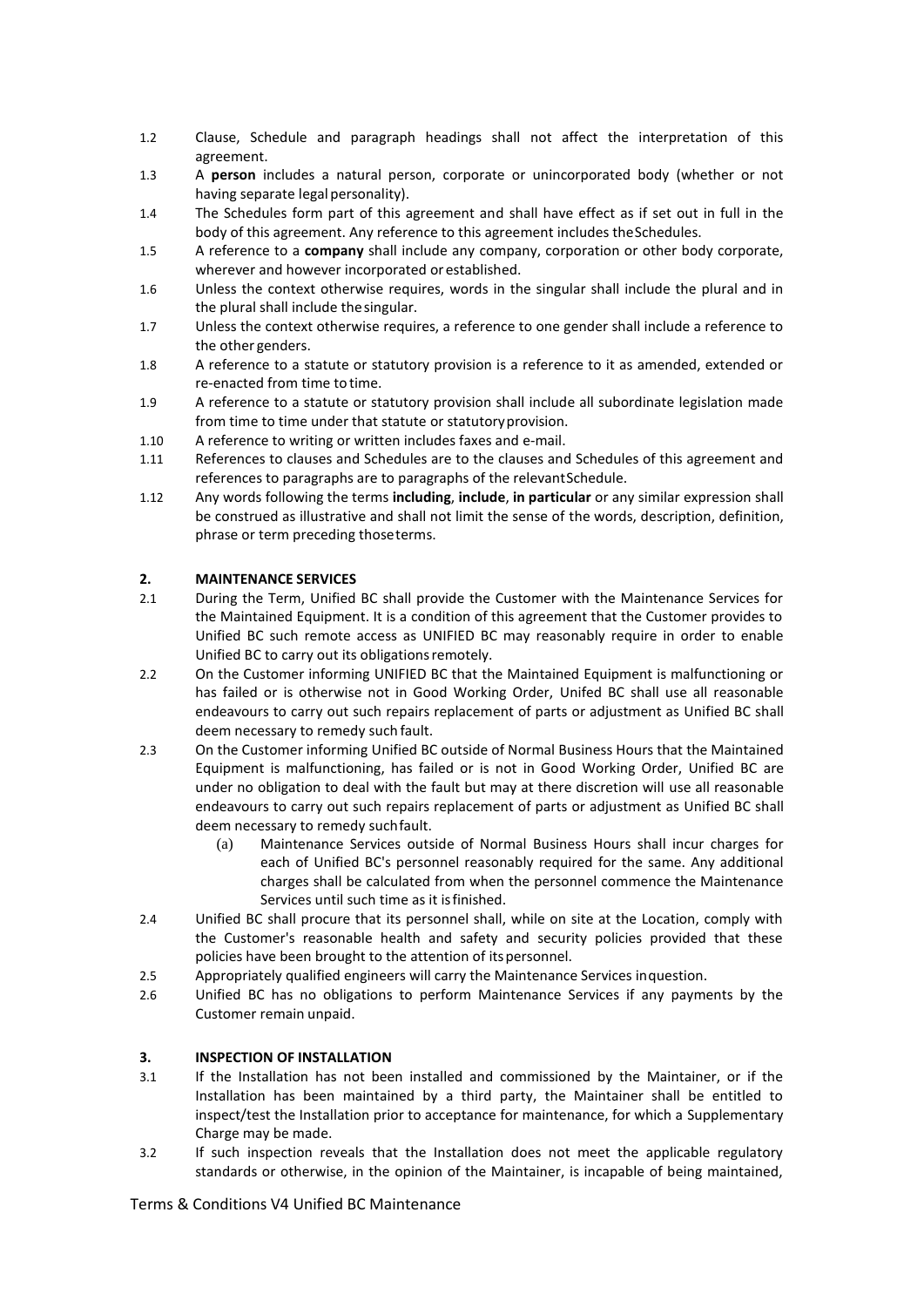the Maintainer shall provide details thereof to the Customer who shall have the necessary corrective work undertaken, whereupon the Maintainer will re-inspect/test the Installation.

- 3.3 All re-inspection/testing carried out by the Maintainer under Clause 3.2 may be subject to a Supplementary Charge payable by the Customer.
- 3.4 If the Customer shall fail to have the necessary corrective work undertaken within three months of the date upon which the Maintainer provides details thereof as aforesaid the Maintainer shall be entitled to give notice terminating the Agreement (but without prejudice to any accrued rights).

### **4. TIMES FOR MAINTENANCE SERVICES**

- 4.1 Unified BC commits to rectify faults in line with the following hours based upon the Agreed tier of service detailed on the Maintenance Agreement (this commitment is subject to nonprevention from circumstances outside Unifed B control):
- 4.2 Standard Category: 5-day Service 8 hour Response with escalation to 4 hour Response to faults for Major Alarms and for Critical Alarms. Effective during working hours (09.00 – 17.00) on working days, that is, Mondays to Fridays but excluding Public Holidays. There is no obligation to carry out work outside working hours.
- 4.3 Enhanced Category: 7-day 24-hour Service 4 hour Response to faults for Major Alarms and for Critical Alarms. For all other faults, 5-day, 8-hour Response, effective during working hours (09.00 - 17.00) on working days, that is, Monday to Friday but excluding Public Holidays. There is no obligation to carry out work outside working hours.
- 4.4 Enhanced Plus Category: 7-day 24 hour Service 4 hour Response. Effective 24 hours per day, days per week including Public Holidays. The Maintainer will respond within 4 hours of receipt of a fault report.
- 4.5 Category Independent: Customised Service

## **5. REPLACEMENTS AND SPARE PARTS**

<span id="page-2-0"></span>5.1 All spare parts and/or replacements provided by Unified BC to the Customer shall become part of the Maintained Equipment and the property of the Customer. Unified BC will assign to the Customer, with full title guarantee and free from all third-party rights, all spare parts and/or replacements provided by Unified BC. All parts and components removed from the Maintained Equipment by Unified BC in the course of performing the Maintenance, shall no longer constitute part of the Maintained Equipment and will be the property of UNIFIED BC. The Customer will assign to Unified BC, with full title guarantee and free from all third-party rights, all parts and components removed from the Maintained Equipment by Unified BC in accordance with this clause [5.1.](#page-2-0)

# **6. CUSTOMER'S OBLIGATIONS**

The Customer shall:

- (a) ensure that the Maintained Equipment is installed and kept in suitable premises and under suitable conditions, as specified in the Operating Manuals, permit only trained and competent personnel to use it and follow any operating instructions as Unified BC may give from time totime;
- (b) settle with Unified BC outstanding amounts owed under this agreement within the agreed settlement dates;
- (c) notify Unified BC promptly if the Maintained Equipment is discovered to be operating incorrectly;
- (d) in the event of errors, by persons other than Unified BC*'* servants or agents, the Customer must pay Unified BC charges for reprogramming the Maintained Equipment due to such errors;
- (e) at all reasonable times permit full and free access to the Location and to the Maintained Equipment to Unified BC, its employees, contractors and agents, and provide them with adequate and safe working space, and any telecommunications facilities as are reasonably required to enable Unified BC to perform the Maintenance Services while at theLocation;
- (f) provide Unified BC with any information that is reasonably requested in the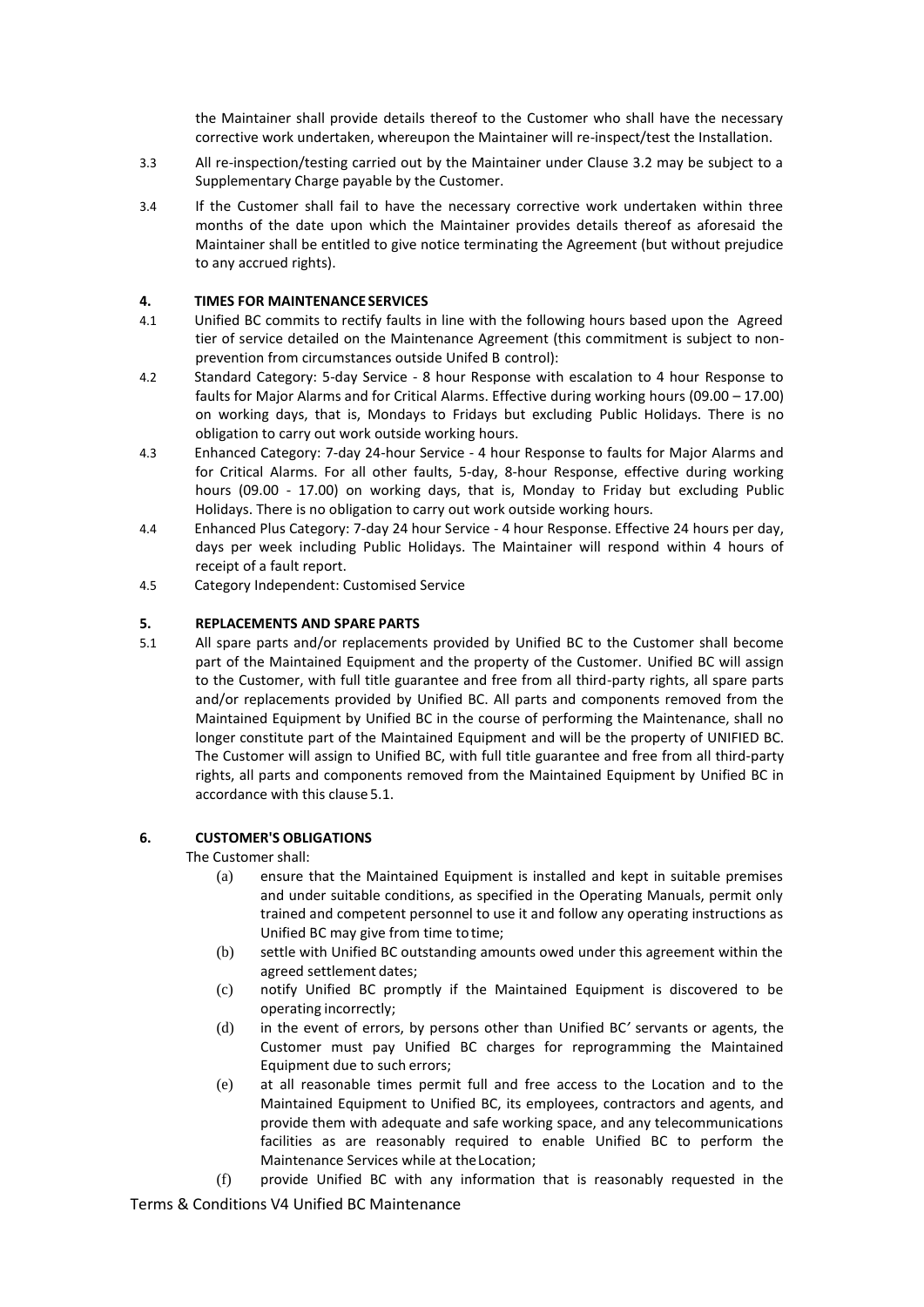performance of the Maintenance Services;

- (g) take any steps reasonably necessary to ensure the safety of Unified BC's personnel when attending the Location;
- (h) not allow any person other than Unified BC to maintain, alter, modify or adjust the Maintained Equipment without the prior written approval of Unified BC;
- (i) not move the Maintained Equipment from the Location without the prior written approval of Unified BC (approval not to be unreasonably withheld or delayed);
- (j) Only use supplies or materials supplied or approved by Unified BC (approval not to be unreasonably withheld or delayed).

## **7. EXCLUDED MAINTENANCE**

- 7.1 Under this maintenance agreement Unified BC accepts no obligations or liability whatsoever:
- 7.2 in respect of any defect arising from willful damage, negligence (including improper storage), abnormal working conditions, failure to follow Unified BC instructions (whether oral or in writing), misuse or alteration or repair of the Maintained Equipment without Unified BC approval;
- 7.3 sums owing by the Customer to Unified BC remain unsettled;
- 7.4 where loss is suffered by the Customer due to the Maintained Equipment neglecting to perform to its specifications and the failure is based on faults in the service provided by the network provider;
- 7.5 in respect of any delay in the execution of any repair;
- 7.6 In respect of remedying defects in electricity or network supply to the Maintained Equipment; defects caused by failures or surges of electrical power; failure of the Maintained Equipment due to changes in the electrical supply service or the public network.
- 7.7 In respect of any defect arising due to circumstances beyond Unified BC reasonable control including (without limitation) flood, fire, lightening, war, sabotage, civil disturbance or governmental action, import regulations orembargoes.
- 7.8 Where the Maintainer responds to a fault report and no fault is found to exist or the fault reported is not one covered by this Agreement (minimum £95 Callout & £50 per hour after)
- 7.9 For all work undertaken outside normal working hours and Bank Holidays.
- 7.10 Where the Maintainer is required to carry out any moves and changes to the telephone system on an ad-hoc basis.

# **8. CHARGES**

- 8.1 The Standard Maintenance Fees shall be due and payable in full to Unified BC annually in advance, within 30 days of receipt of a valid invoice from Unified BC unless other payment arrangements have been agreed. Any Additional Services Fees shall be due and payable monthly, within 30 days of receipt of a valid invoice from Unified BC. Any charges for spare parts recoverable shall be due within 30 days of receipt of a valid invoice fromUnified BC.
- 8.2 Unified BC reserves the right to charge interest at an annual rate of 8% above the base rate of Barclays Bank PLC, calculated on a daily basis in respect of any sum which is due and unpaid, that interest to run from the date on which that sum is due and payable until receipt by Unified BC of the full amount, whether before or after judgment, together with reasonable administration fees and expenses in collecting any amount due and unpaid.
- 8.3 All Charges are exclusive of VAT or any other applicable sales tax, which shall be paid by the Customer at the rate and in the manner for the time being prescribed bylaw.
- 8.4 Unified BC may, at any time after the first anniversary of the Commencement Date, increase the Standard Maintenance Fees, providedthat:
	- (a) the increase shall not exceed a percentage equal to the higher of 5% and the percentage increase in the Retail Prices Index published by the Office for National Statistics (or its successor from time to time) for the period from the Commencement Date (in the case of the first increase) or the date on which the immediately preceding increase came into effect pursuant to this clause (in the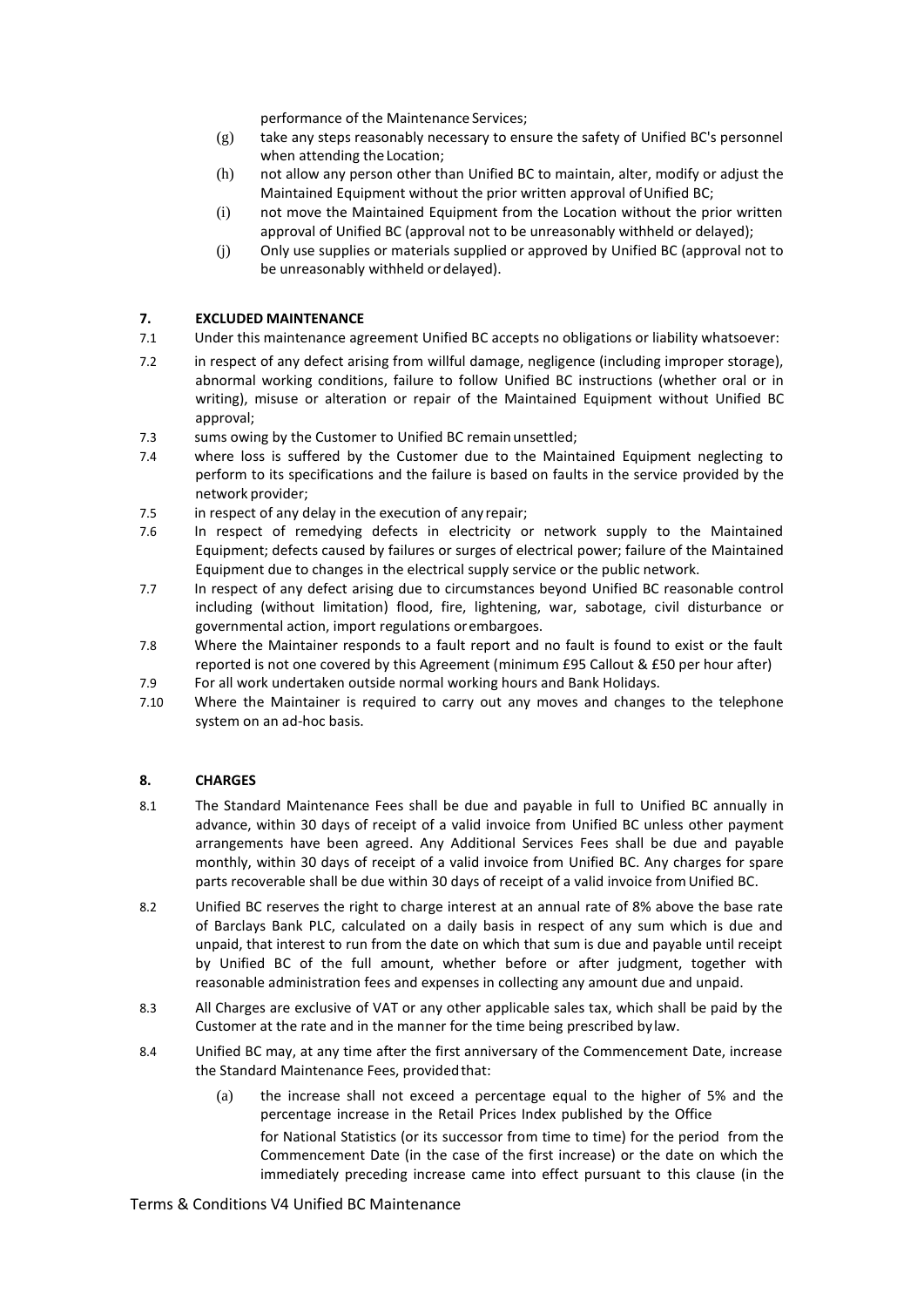case of the second or any subsequent increase) up to the date of this notice; and

(b) The increases shall be no more frequent than once in any 12-monthperiod.

# **9. SUPPLIER WARRANTIES**

- 9.1 Unified BC represents and warrants to the Customerthat:
	- (a) the Maintenance Services and the Additional Services shall beperformed:
		- (i) by an appropriate number of suitably qualified and experienced personnel;
		- (ii) using all reasonable skill and care;and
		- (iii) In accordance with all applicable laws and regulations in force from time to time.
		- (b) Unified BC has the full capacity and authority and all necessary permissions, licenses and consents necessary to enter into, and perform its obligations under, this agreement.
- 9.2 Except as expressly stated in this agreement, all warranties, conditions and terms, whether express or implied by statute, common law or otherwise (including fitness for purpose and suitability) are hereby excluded to the extent permitted bylaw.

# **10. LIABILITY**

- <span id="page-4-0"></span>10.1 Neither party excludes or limits liability to the other party for:
	- (a) fraud or fraudulent misrepresentation;
	- (b) death or personal injury caused by negligence;or
	- (c) a breach of any obligations implied by section 12 of the Sale of Goods Act 1979 or section 2 of the Supply of Goods and Services Act 1982.
- 10.2 Subject always to claus[e 10.1,](#page-4-0) neither party shall be liable whether in contract, tort (including for negligence and breach of statutory duty), misrepresentation (whether innocent or negligent), restitution or otherwise,for:
	- (a) any loss (whether direct or indirect) of profits, business, revenue, or goodwill;
	- (b) loss or corruption (whether direct or indirect) of data or information; or
	- (c) Any special, indirect or consequential loss, costs, damages, charges or expenses however arising under thisagreement.
- 10.3 Subject always to clause [10.1,](#page-4-0) each party's total aggregate liability in contract, tort (including negligence and breach of statutory duty), misrepresentation (whether innocent or negligent), restitution or otherwise, arising in connection with the performance or contemplated performance of this agreement shall be limited to the greater of:
	- (a) £100,000 and
	- (b) The total Charges paid by the Customer to Unified BC during the 12-month period immediately preceding the date on which the cause of action first arose.
- 10.4 Fraud Monitoring services with your lines and calls supplier protects you by monitoring your call patterns for suspicious activity and if found, sends alerts informing them of "unusual activity". However this service is only a MONITORING service and is not a guarantee that fraud will not occur. All telephone systems we maintain are secured as tightly as possible, within the constraints of your business, in an attempt to avoid incidents of fraudulent activity, however hackers are always finding new ways past these defenses so again we cannot guarantee that your system is 100% secure. Your Business is fully liable for any fraudulent activity and all costs incurred.

# <span id="page-4-1"></span>**11. CONFIDENTIALITY**

- 11.1 The term Confidential Information does not include any informationthat:
	- (a) is or becomes generally available to the public (other than as a result of its disclosure by the receiving party or its Representatives in breach of this clause);
	- (b) was available to the receiving party on a non-confidential basis before disclosure by the disclosing party;

Terms & Conditions V4 Unified BC Maintenance (c) was, is, or becomes, available to the receiving party on a non-confidential basis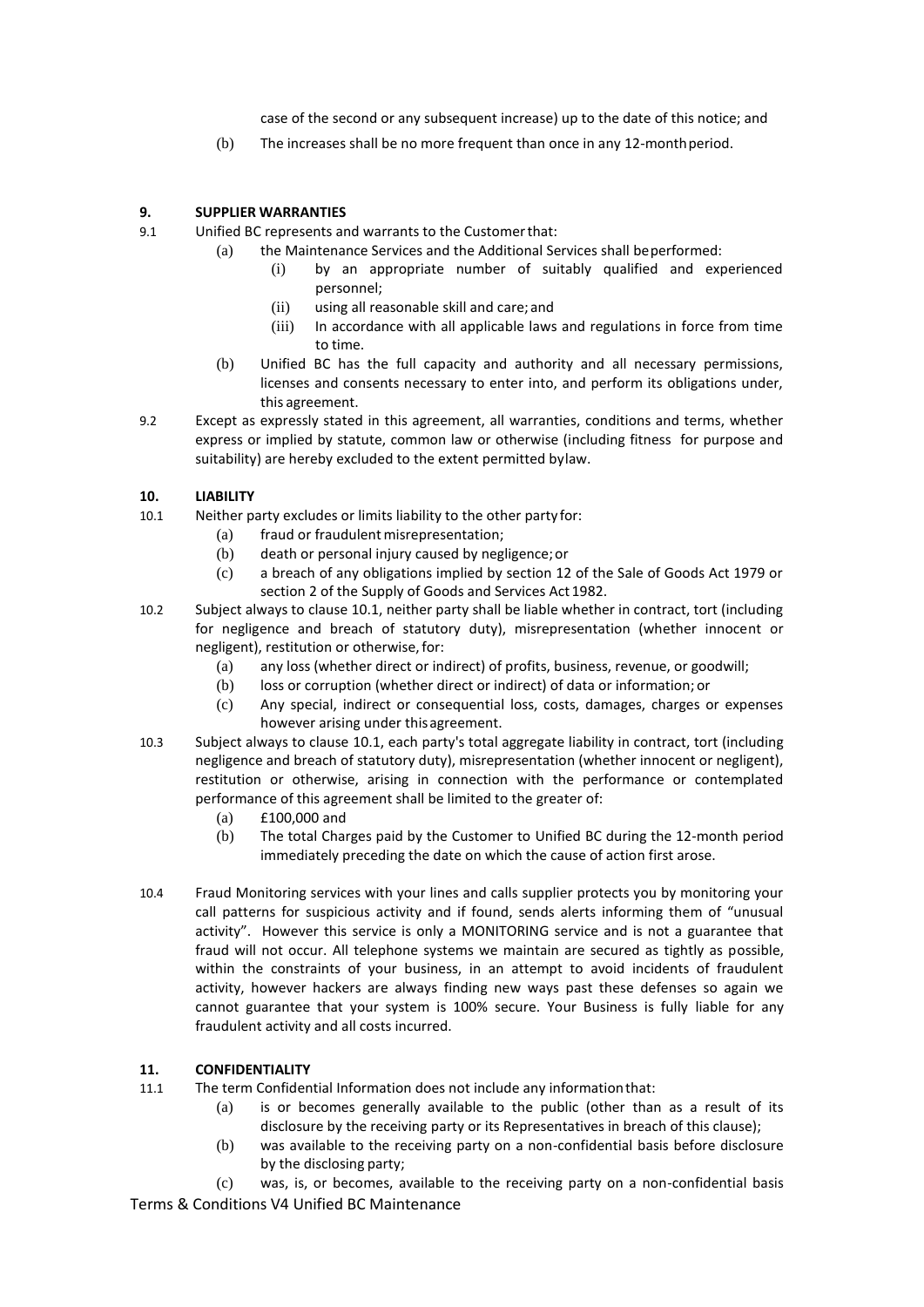from a person who, to the receiving party's knowledge, is not bound by a confidentiality agreement with the disclosing party or otherwise prohibited from disclosing the information to the receivingparty;

- (d) was known to the receiving party before the information was disclosed to it by the disclosing party;
- (e) the parties agree in writing is not confidential or may be disclosed;or
- (f) Is developed by or for the receiving party independently of the information disclosed by the disclosing party.
- 11.2 Each party shall keep the other party's Confidential Information confidential and shall not:
	- (a) use any Confidential Information except for the purpose of exercising or performing its rights and obligations under this agreement (**Permitted Purpose**); or
	- (b) Disclose any Confidential Information in whole or in part to any third party, except as expressly permitted by thisclause.
- 11.3 A party may disclose the other party's Confidential Information to those of its Representatives who need to know that Confidential Information for the Permitted Purpose, provided that:
	- (a) it informs those Representatives of the confidential nature of the Confidential Information before disclosure; and
	- (b) At all times, it is responsible for the Representatives' compliance with the confidentiality obligations set out in this clause [11](#page-4-1).
- 11.4 A party may disclose Confidential Information to the extent required by law, by any governmental or other regulatory authority, or by a court or other authority of competent jurisdiction provided that, to the extent it is legally permitted to do so, it gives the other party as much notice of the disclosure as possible.
- 11.5 Each party reserves all rights in its Confidential Information. No rights or obligations in respect of a party's Confidential Information, other than those expressly stated in this agreement, are granted to the other party, or are to be implied from this agreement.
- 11.6 The provisions of this claus[e 11](#page-4-1) shall continue to apply after termination of this agreement.

# <span id="page-5-4"></span>**12. TERM AND TERMINATION**

- 12.1 This agreement shall commence on the Commencement Date and shall remain in force, unless terminated earlier in accordance with clause [12.2,](#page-5-0) for the Initial Period. The Term of the agreement shall automatically be extended for a Renewal Period at the end of the Initial Period and at the end of each Renewal Period, unless a party gives written notice to the other party, not later than 90 days before the end of the Initial Period or the relevant Renewal Period, to terminate thisagreement.
- <span id="page-5-0"></span>12.2 Without prejudice to any rights that have accrued under this agreement or any of its rights or remedies, either party may terminate this agreement with immediate effect by giving written notice to the other party if:
	- (a) the other party fails to pay any amount due under this agreement on the due date for payment and remains in default not less than 14 days after being notified in writing to make that payment;
	- (b) the other party commits a material breach of any material Term of this agreement (other than failure to pay any amounts due under this

Agreement) and (if that breach is remediable) fails to remedy that breach within a period of 30 days after being notified in writing to doso;

- <span id="page-5-3"></span><span id="page-5-2"></span><span id="page-5-1"></span>(c) the other party:
	- (i) suspends, or threatens to suspend, payment of itsdebts;
	- (ii) is unable to pay its debts as they fall due or admits inability to pay its debts;
	- (iii) (being a company) is deemed unable to pay its debts within the meaning of section 123 of the Insolvency Act 1986;
	- (iv) (being an individual) is deemed either unable to pay its debts or as having no reasonable prospect of so doing, in either case, within the meaning of section 268 of the Insolvency Act 1986;or
	- (v) (Being a partnership) has any partner to whom any of clause [12.2\(c\) \(I\)](#page-5-1) to clause [12.2\(c\) \(IV\)](#page-5-2) apply.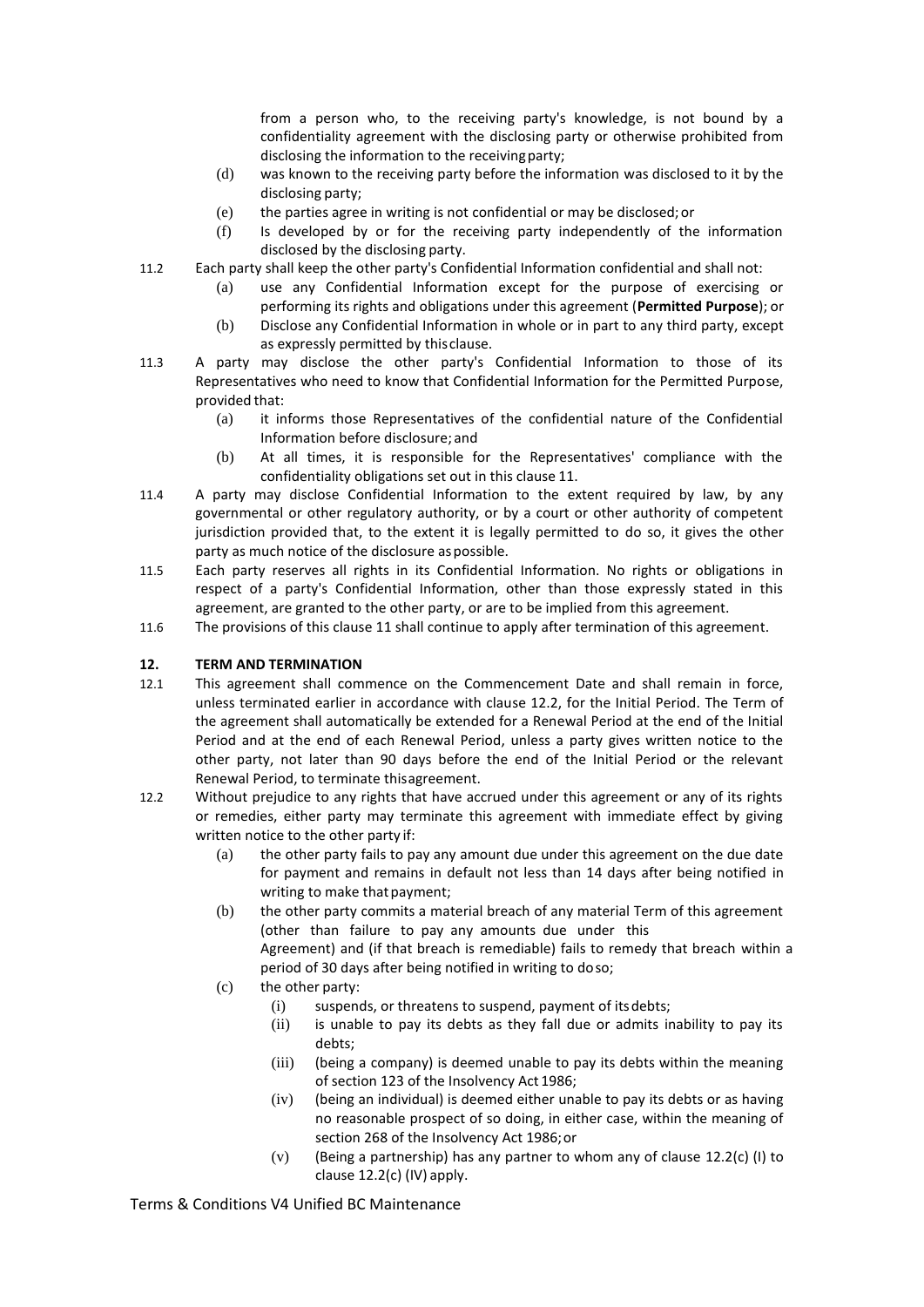- (d) the other party commences negotiations with all or any class of its creditors with a view to rescheduling any of its debts, or makes a proposal for or enters into any compromise or arrangement with its creditors other than (in the case of a company) for the sole purpose of a scheme for a solvent amalgamation of that other party with one or more other companies or the solvent reconstruction of that other party;
- (e) a petition is filed, a notice is given, a resolution is passed, or an order is made, for or in connection with the winding up of that other party (being a company) other than for the sole purpose of a scheme for a solvent amalgamation of that other party with one or more other companies or the solvent reconstruction of that other party;
- (f) an application is made to court, or an order is made, for the appointment of an administrator, or if a notice of intention to appoint an administrator is given or if an administrator is appointed, over the other party (being a company);
- (g) the holder of a qualifying floating charge over the assets of that other party (being a company) has become entitled to appoint or has appointed an administrative receiver;
- (h) a person becomes entitled to appoint a receiver over the assets of the other party or a receiver is appointed over the assets of the otherparty;
- <span id="page-6-0"></span>(i) a creditor or encumbrancer of the other party attaches or takes possession of, or a distress, execution, sequestration or other similar process is levied or enforced on or sued against, the whole or any part of the other party's assets and that attachment or process is not discharged within 14days;
- (j) any event occurs or proceeding is taken with respect to the other party in any jurisdiction to which it is subject that has an effect equivalent or similar to any of the events mentioned in claus[e 12.2\(c\)](#page-5-3) to claus[e 12.2\(I\)](#page-6-0) (inclusive);
- (k) The other party suspends or ceases, or threatens to suspend or cease, carrying on all or a substantial part of itsbusiness.
- 12.3 Any provision of this agreement that expressly or by implication is intended to come into or continue in force on or after termination of this agreement shall remain in full force and effect.
- 12.4 Termination of this agreement, for any reason, shall not affect the accrued rights, remedies, obligations or liabilities of the parties existing attermination.
- <span id="page-6-1"></span>12.5 On termination of this agreement for any reason, each party shall as soon as reasonably practicable:
	- (a) return or destroy (as directed in writing by the other party) any documents, handbooks, CD-ROMs or DVDs or other information provided to it by the other party or data for the purposes of this agreement, including all documents and materials (and any copies) containing, reflecting, incorporating or based on the other party's Confidential Information. If required by the other party, it shall provide written evidence no later than 14 days after termination of this agreement that these have been destroyed and that it has not retained any copies of them, except for one copy that it may use for audit purposes only, and subject to the confidentiality obligations in clause [11](#page-4-1);
	- (b) The Customer shall immediately pay any outstanding amounts owed to Unified BC pursuant to this agreement.
- 12.6 Regardless of its obligations in this clause [12,](#page-5-4) if a party is required by any law, regulation, or government or regulatory body to retain any documents or materials which it would otherwise be required to return or destroy under clause [12.5,](#page-6-1) it shall notify the other party in writing of that retention, giving details of the documents or materials that it must retain. Clause [11](#page-4-1) shall continue to apply to any retained documents and materials, subject to this claus[e12.](#page-5-4)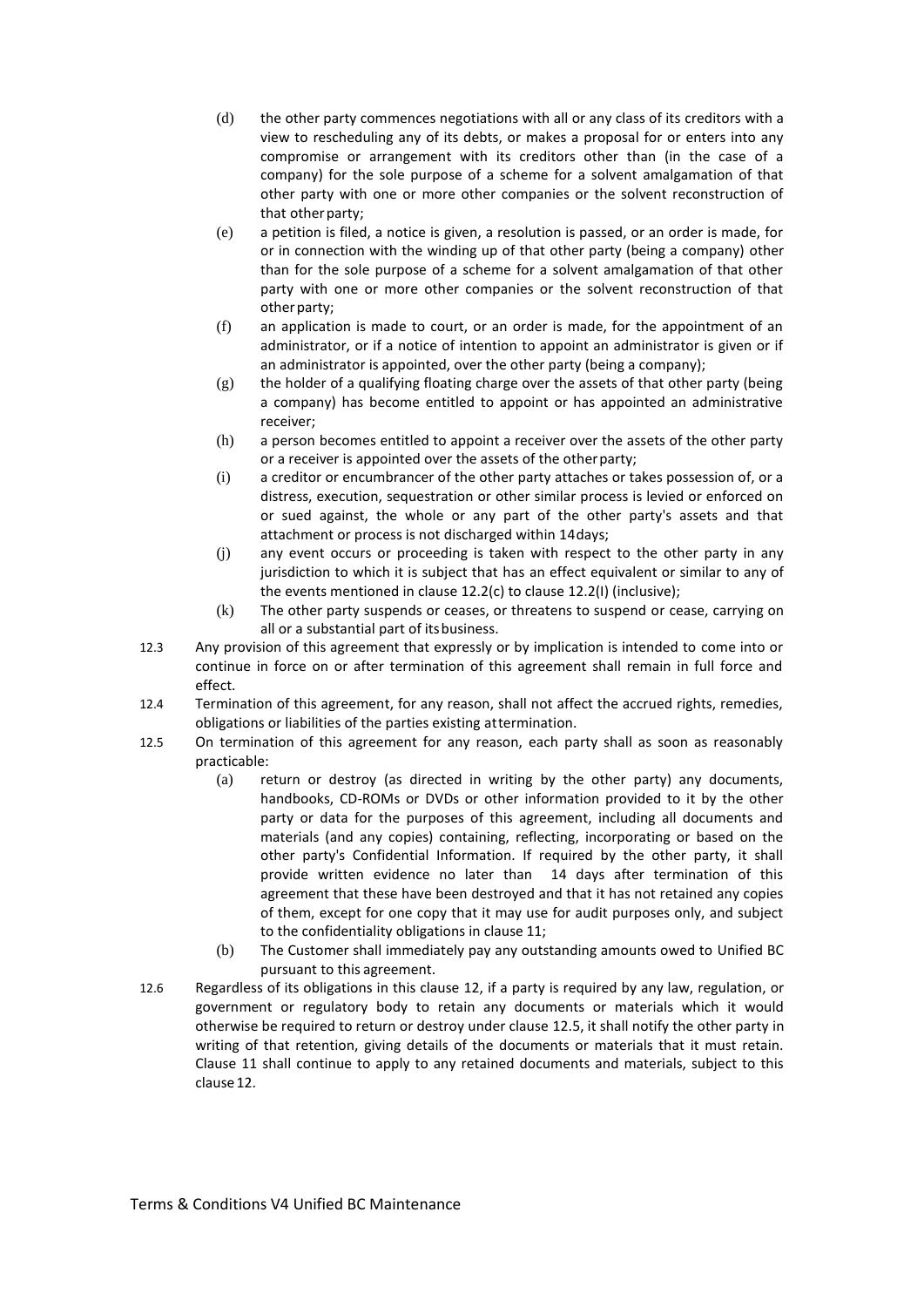## **13. FORCE MAJEURE**

Neither party shall be in breach of this agreement nor liable for delay in performing, or failure to perform, any of its obligations under this agreement if that delay or failure results from events, circumstances or causes beyond its reasonable control. In these circumstances the affected party shall be entitled to a reasonable extension of the time for performing its obligations, provided that, if the period of delay or non- performance continues for 8 weeks, the party not affected may terminate this agreement by giving 14 days' written notice to the other party.

#### **14. ASSIGNMENT**

- 14.1 This agreement is personal to the parties and neither party shall assign, transfer, mortgage, charge, Unified BC contract, declare a trust of or deal in any other manner with any of its rights and obligations under this agreement without the prior written consent of the other party [(which is not to be unreasonably withheld ordelayed)].
- 14.2 Each party confirms it is acting on its own behalf and not for the benefit of any other person.

## **15. WAIVER**

No failure or delay by a party to exercise any right or remedy provided under this agreement or by law shall constitute a waiver of that or any other right or remedy, nor shall it preclude or restrict the further exercise of that or any other right or remedy. No single or partial exercise of any right or remedy shall preclude or restrict the further exercise of that or any other right orremedy.

## <span id="page-7-0"></span>**16. NOTICE**

- 16.1 Any notice or other communication required to be given to a party under or in connection with this contract shall be in writing and shall be delivered by hand or sent by pre-paid firstclass post or other next-working-day delivery service at its principal place of business, or sent by fax to the other party's main faxnumber or email as indicated.
- 16.2 Any notice or communication shall be deemed to have been received, if delivered by hand, on signature of a delivery receipt or at the time the notice is left at the proper address, or if sent by fax or email, at 9.00 am on the next Business Day after transmission, or otherwise at 9.00 am on the second Business Day after posting or at the time recorded by the delivery service.
- 16.3 This clause [16](#page-7-0) does not apply to the service of any proceedings or other documents in any legal action or, where applicable, any arbitration or other method of dispute resolution. For the purposes of this clause, writing shall not includee-mail.

#### **17. ENTIRE AGREEMENT**

- 17.1 This agreement constitutes the entire agreement between the parties and supersedes all previous discussions, correspondence, negotiations, arrangements, understandings and agreements between them relating to its subject matter.
- 17.2 Each party acknowledges that in entering into this agreement it does not rely on, and shall have no remedies in respect of, any representation or warranty (whether made innocently or negligently) that is not set out in this agreement.
- 17.3 Each party agrees that its only liability in respect of those representations and warranties that are set out in this agreement (whether made innocently or negligently) shall be for breach of contract.

#### **18. VARIATION**

No variation of this agreement shall be effective unless it is in writing and signed by the parties (or their authorised representatives).

# **19. SEVERANCE**

19.1 If any court or competent authority finds that any provision of this agreement (or part of any